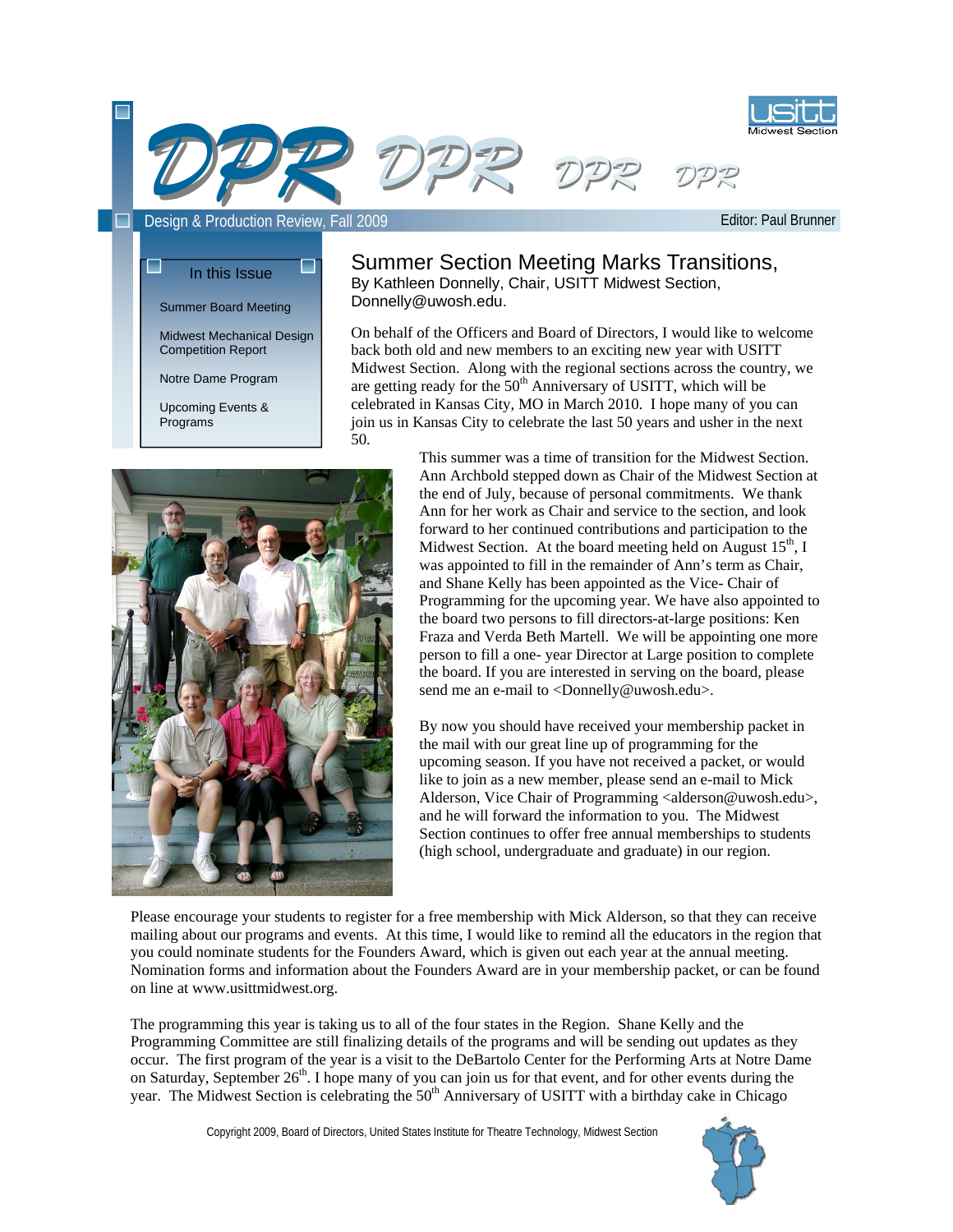#### **Design & Production Review Page 2** and the production Review Page 2

during our program at DePaul University. Please join us for a slice of birthday cake and photo to be taken in honor of the golden anniversary.If you would like to be more involved in the Midwest Section, send me a note. I look forward to seeing many of you during year at programs and events.

Cheers!

Kathleen Donnelly, Chair USITT Midwest Section



## Midwest Mechanical Design Competition (MMDC) marks three successful years, By Beth Martell, bmartell@illinois.edu

Some were silent; some gave an imposing whoosh and crack; one honked. These were the sounds of the entries into the Third Annual Midwest Mechanical Design Competition (MMDC) sponsored by USITT Midwest Section and the University of Illinois. On May 2nd, eight students from Indiana University and the University of Illinois met on the East Terrace of the Krannert Center for the Performing Arts for a shootout to determine the best dart shooter design.

The student designs followed two models – either a pneumatically driven dart, fitted into a barrel with special wadding, or a ballista. Both models were successful. The pneumatic devices tended to have more power while the ballistae were elegant and silent, a perfect stealth weapon.

Even though they were built on similar models, each prototype had a unique flair. One of the pneumatic devices, built by Indiana undergrad Gabriel Gula, was completely self-contained using a  $CO<sub>2</sub>$  rifle canister. Another Indiana student,  $1<sup>st</sup>$  year grad Steven Workman built a compressed gas rifle, complete with breach loading barrel. Matt Stratton, Illinois  $3<sup>rd</sup>$  year grad, who was defending his title for the second time, offered a pneumatic tank turret that would cloak well in any forest.

The ballista styles ranged from a finely crafted red oak siege engine by Illinois  $1<sup>st</sup>$  year Zach Tysinger to a



Zach Tysinger (Best Aesthetic Design) and Chris Blad. U of Ill.

modern UHMW and hardwood device by Illinois senior Scott Wolfson. The ballistae proved to be very reliable with enough power to stick in the array of targets.

The top prize, the USITT Midwest Section Best Design Award, was earned by Adam Weil with his rough and rugged ballista. His "Scorpion" was extraordinarily reliable, hitting the target in all but two shots and managed the only bulls eye in the contest. Adam will receive \$100 and the USITT Midwest Section Best Design trophy.

In order to compete for best design, students must enter a proposal that includes a narrative, costing and as-built drafting. This year's winner for best proposal, Chris Blad (Illinois  $2<sup>nd</sup>$  year grad), included complete drafting that would enable someone to recreate the device and background for why he chose his particular design. Chris will receive a trophy for this accomplishment.

This annual contest is open to all theatre majors, undergrad and graduate. It's easy to get involved. Link to the MMDC site off of the Midwest Section home page (USITTMidwest.org) for more information. The rules for the 2009 contest can be found on that site. The guidelines for the 2010 competition will go up in August. If you would like to get involved in planning, please contact Beth Martell at bmartell@illinois.edu.

See page 6 for event awards.



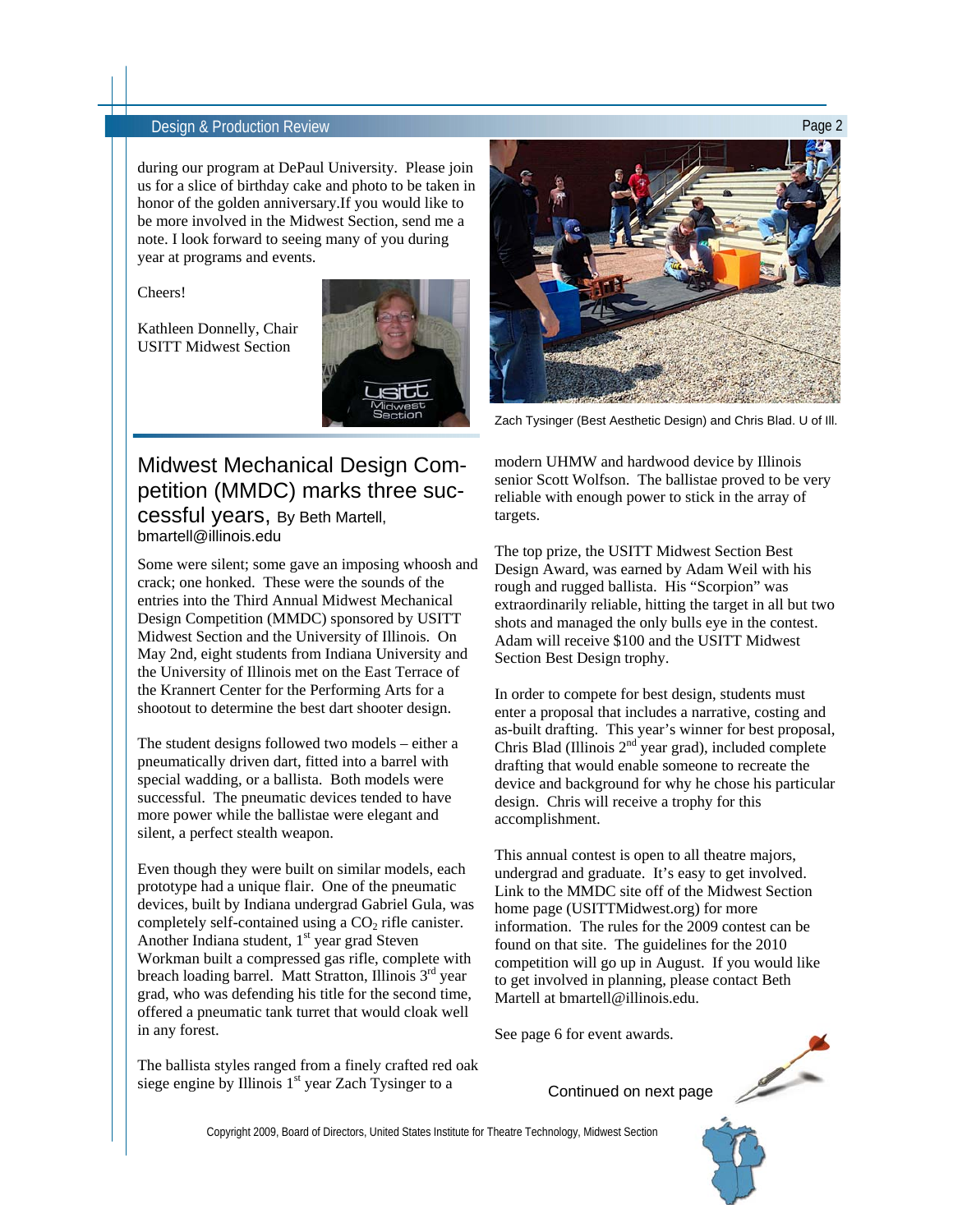#### Continued from previous page



Steven Workman and Adam Weil, Indiana Univ.



Steven Ferrier and Matt Stratton shooting. Also a good look at our judges: Thomas E. Korder (black hat), Michael McNamara (left with clipboard), and Chris Hofmann (standing on right with clipboard.

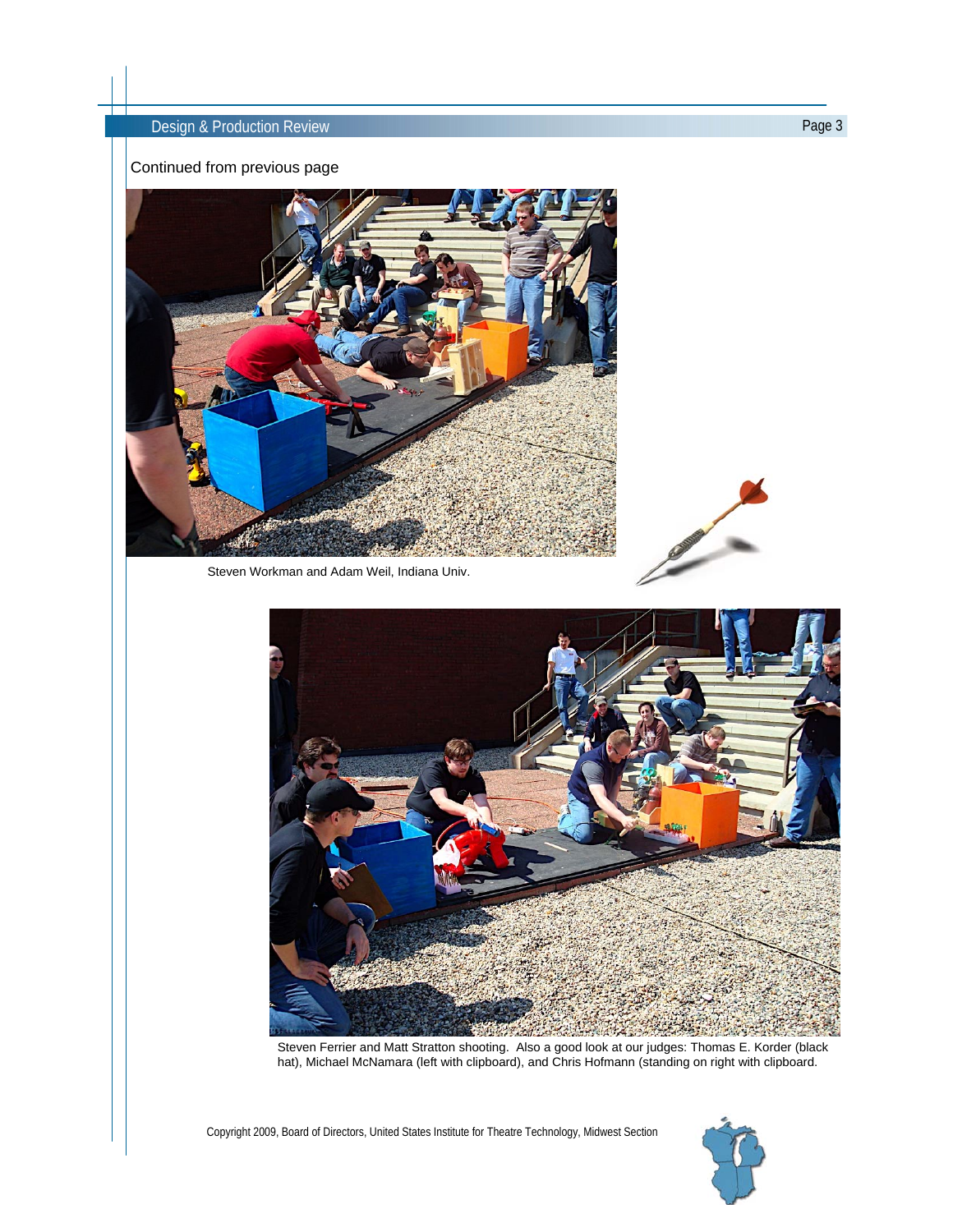University of Notre Dame's DeBartolo Performing Arts Center hosts Fall Program By Shane Kelly, skelly19@depaul.edu

USITT's Midwest Section had a great event to start off the year September 26 at University of Notre Dame's DeBartolo Performing Arts Center. The production staff, led by Sarah Schreiber Prince, Director of Technical Services, graciously welcomed 35 Midwest Section members into the center's 5 performance spaces and countless backstage support areas. The day began with a tour of the Theatre spaces, including the Philbin Studio Theatre, a 100 seat flexible space, the Decio Theatre a 360 seat proscenium space, the Leighton Concert Hall a 950 seat music performance space with flexible acoustic panels and fabrics, The Browning Family Cinema a THX certified movie theater seating 200, and the Reyes organ and choral Hall,



Attendees tour the Decio Theatre with Sarah Schreiber Prince, Director of Technical Services for the DeBartolo Performing Arts Center

complete with custom built organ on which one of the Notre Dame students played a mini concert for the attendees.

After the tour two workshops were presented, one called Audio-The Kibble and Bits, exploring the differences between analog and digital consoles and amplifiers presented by Joshua Ingle, the facilities'

> audio engineer. Aside from playing some really loud music, Josh discussed signal flow, noise floor, and speaker design. Several folks spent time trying their hands at the center's analog and digital console set-ups.

> Rick Donnelly, from Notre Dame's Film, Television, and Theatre department led participants through the collection of more than 105 original renderings from the Stratford Theatre Festival that are housed at Notre Dame. The renderings are by designers such as Desmond Heeley, Tanya Moiseyevich, Susan Benson, and John Pennoyer and adorn the wall of the public spaces of the Performing Arts Center.



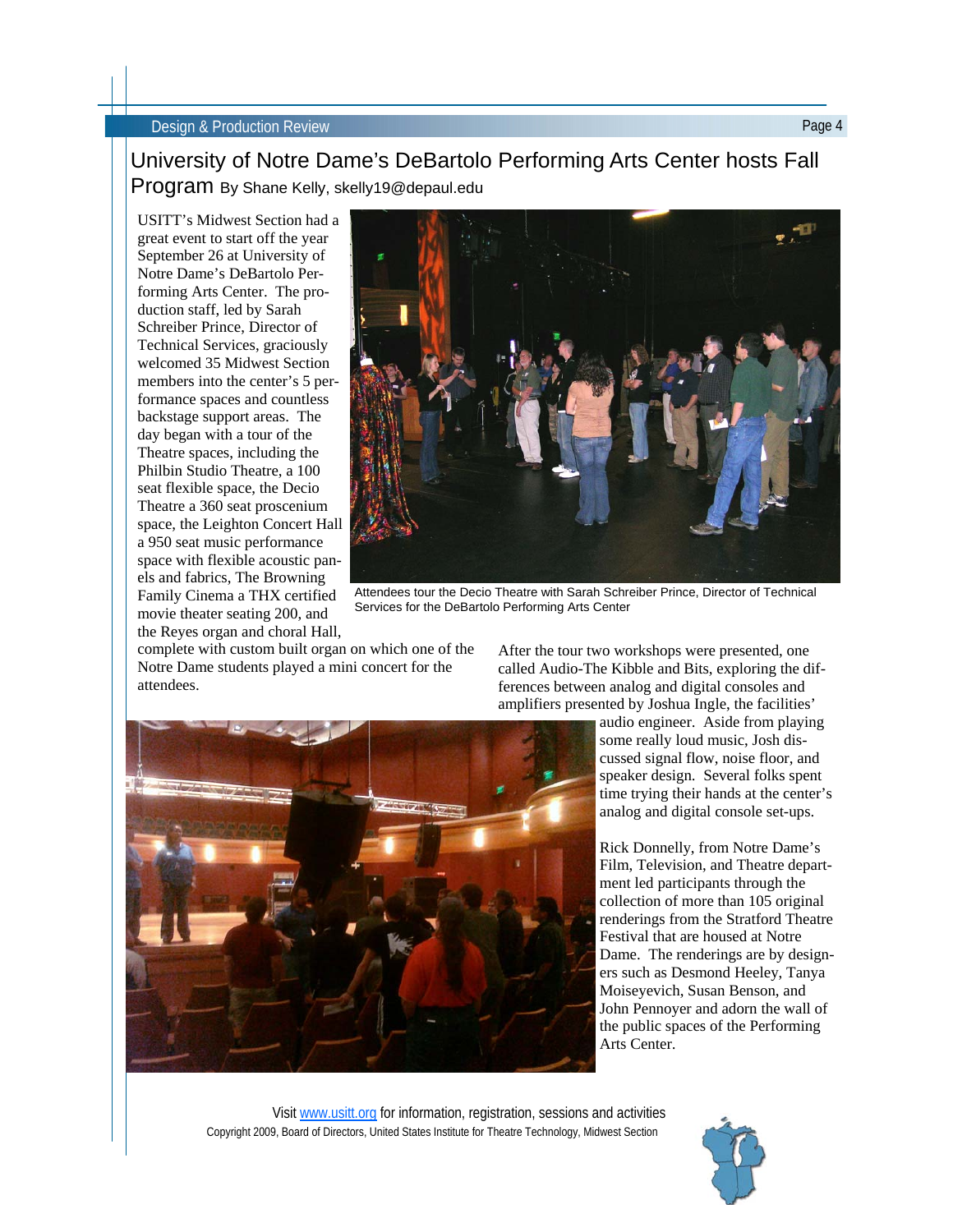#### Continued from previous page

Over lunch, attendees visited the Historic Washington Hall, Notre Dame's original performance space located across campus. And after a lovely autumnal walk, we attended the afternoon sessions which included Quick, simple, and inexpensive mask making, led by Rick Donnelly, where participants made a great looking comfortable mask with pantyhose, fiberfill and a neutral mask.

In the Scene Shop, Verda Beth Martell and Steve Ferrier from University of Illinois presented their Technical Training on the Road workshop, which displays many variations of pneumatic applications and equipment and gives participants a chance to assemble the systems and try-out the cylinders, actuators and other toys.

On the Decio stage, representatives from ETC and Creative Stage Lighting set-up several LED fixtures next to the center's conventional fixtures. The presenters demonstrated how the LED fixtures are most commonly used in theatre production currently as cyc lights and wash fixtures as well as dance side light. After some show and tell, much of the afternoon was devoted to allowing participants to test out and experiment with the fixtures.

The Midwest Section is off to a great start for the year and we look forward to you joining us at future events in Chicago on February, Grand Rapids, Michigan in March and Wisconsin to be announced.



Rich Donnelly, Costume Designer at Notre Dame, and participant Tracey Lyons from UW Whitewater at the Masking Making Workshop



Tracey Lyons from UW Whitewater and her mask

SUBMISSIONS Design & Production Review is published by the Midwest Section of the United States Institute for Theatre Technology. The region includes Wisconsin, Illinois, Michigan, and Indiana. Submissions to DPR may be made by any member of the Section and may cover any topic: critiques, commentaries, educational approaches, new materials or processes, new products, book reviews, theatre history, facilities, section news and events, etc. Please send inquiries and submissions to pbrunner@indiana.edu.